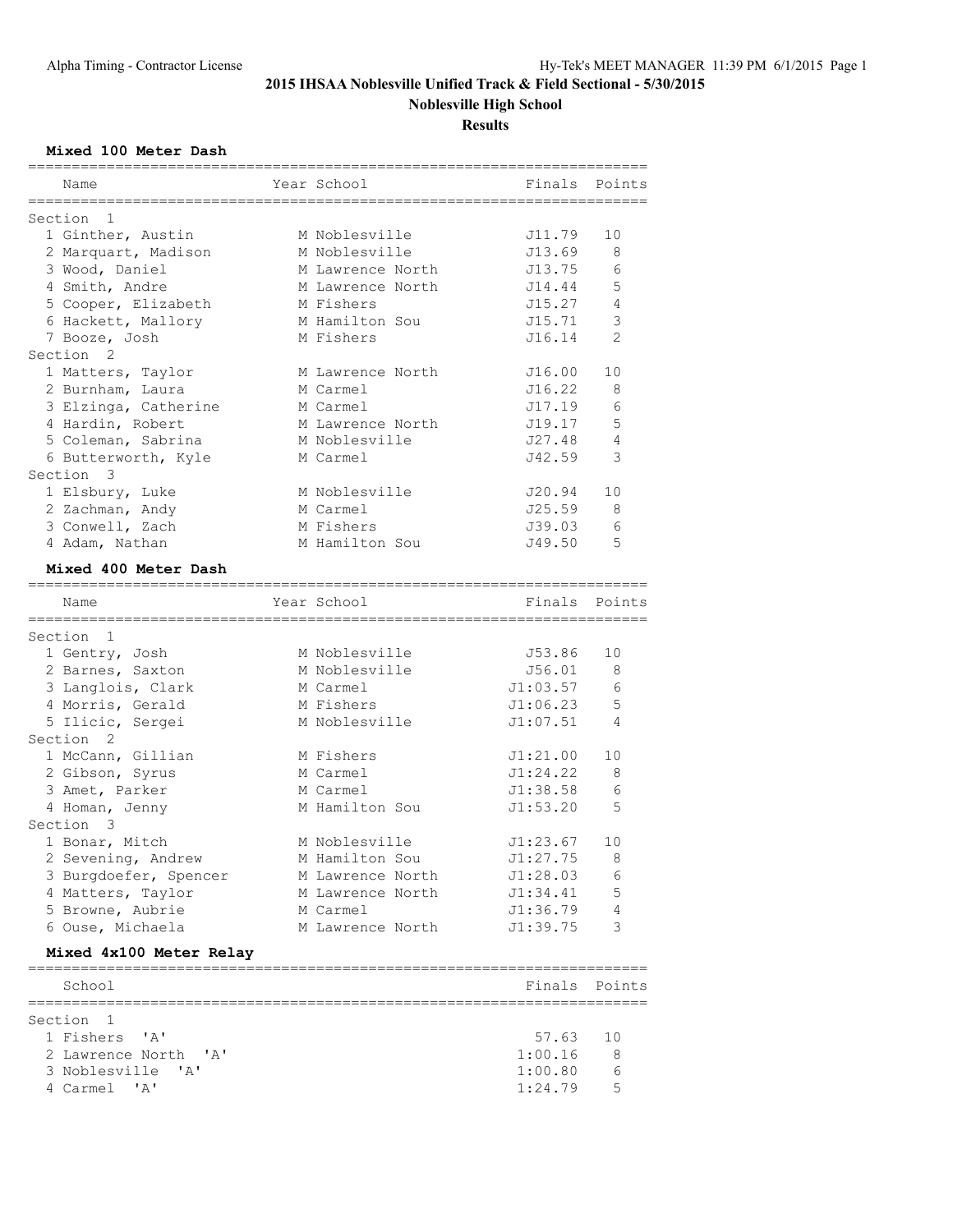## **2015 IHSAA Noblesville Unified Track & Field Sectional - 5/30/2015**

**Noblesville High School**

**Results**

## **....Mixed 4x100 Meter Relay**

-- Hamilton Southeastern 'A' X1:07.96

## **Mixed Long Jump**

| Name                                                                          | Year School <a> Finals Points</a> |               |                |
|-------------------------------------------------------------------------------|-----------------------------------|---------------|----------------|
| Flight 1                                                                      |                                   |               |                |
| 1 Niezer, Zach M<br>18-08 19-07.50 19-08.50                                   | M Noblesville J19-08.50           |               | 10             |
| 2 Coudret, Will<br>$16-00.50$ $16-06.75$ $16-07.50$                           | M Hamilton Sou                    | J16-07.50     | 8              |
| 3 Jackson, Timothy M Fishers<br>14-07.50 FOUL FOUL                            |                                   | $J14 - 07.50$ | 6              |
| 4 Eidenback, Donovan M Fishers<br>14-04 FOUL 13-11.50                         |                                   | J14-04.00     | 5              |
| 5 Sanders, Josie<br>13-08 13-01.50 13-10.25                                   | M Noblesville 513-10.25           |               | $\overline{4}$ |
| 6 Langlois, Clark M Carmel<br>12-06 FOUL 12-11.25                             |                                   | $J12 - 11.25$ | 3              |
| Flight 2                                                                      |                                   |               |                |
| 1 Edmond, Tariq M Noblesville 512-11.50<br>$12 - 11.50$ $9 - 06$ $12 - 04.25$ |                                   |               | 10             |
| 2 Savage, Madison M Lawrence North J12-05.50<br>10-11.25 12-05.50 10-07       |                                   |               | 8              |
| 3 Smith, Andre M Lawrence North J11-06.25<br>$11-06.25$ $11-01.75$ $11-04.50$ |                                   |               | 6              |
| 4 Qiao, Nyssa M Carmel<br>10-06.75 11-00 10-11                                |                                   | $J11 - 00.00$ | 5              |
| 5 Booze, Josh M Fishers<br>FOUL 8-07.50 10-11.25                              |                                   | $J10-11.25$   | 4              |
| 6 Warmelink, Michael M Fishers<br>$8-04.25$ $8-00.75$ $8-03.25$               |                                   | J8-04.25      | 3              |
| Flight 3                                                                      |                                   |               |                |
| $2-05.25$ 6-05.25 7-10.50                                                     |                                   | $J7 - 10.50$  | 10             |
| 2 Feil, Dylan<br>$7-07.50$ $7-07$ $7-07.25$                                   | M Noblesville                     | J7-07.50      | 8              |
| 3 Ouse, Michaela<br>$4-00$ $5-00.25$ $4-09.50$                                | M Lawrence North                  | $J5 - 00.25$  | 6              |
| 4 Shank, Andrew<br>4-07 FOUL FOUL                                             | M Hamilton Sou                    | $J4 - 07.00$  | 5              |
| 5 Kampenga, Marshall M Carmel<br>$2-05.50$ $3-00.75$ $1-07.50$                |                                   | J3-00.75      | 4              |

#### **Mixed Shot Put**

| Name                                | Year School    | Finals Points  |     |
|-------------------------------------|----------------|----------------|-----|
| Flight 1                            |                |                |     |
| 1 Garcia, Josh                      | M Noblesville  | $J50-05.25$ 10 |     |
| $49-01.75$ $48-00.75$ $50-05.25$    |                |                |     |
| 2 Redmon, Spencer                   | M Noblesville  | $J36 - 10.25$  | - 8 |
| $36 - 10.25$ $36 - 00$ $35 - 02.75$ |                |                |     |
| 3 Eastin, Alex                      | M Hamilton Sou | $J27 - 10.75$  | 6   |
| $25 - 01$ $27 - 10.75$ $27 - 06$    |                |                |     |